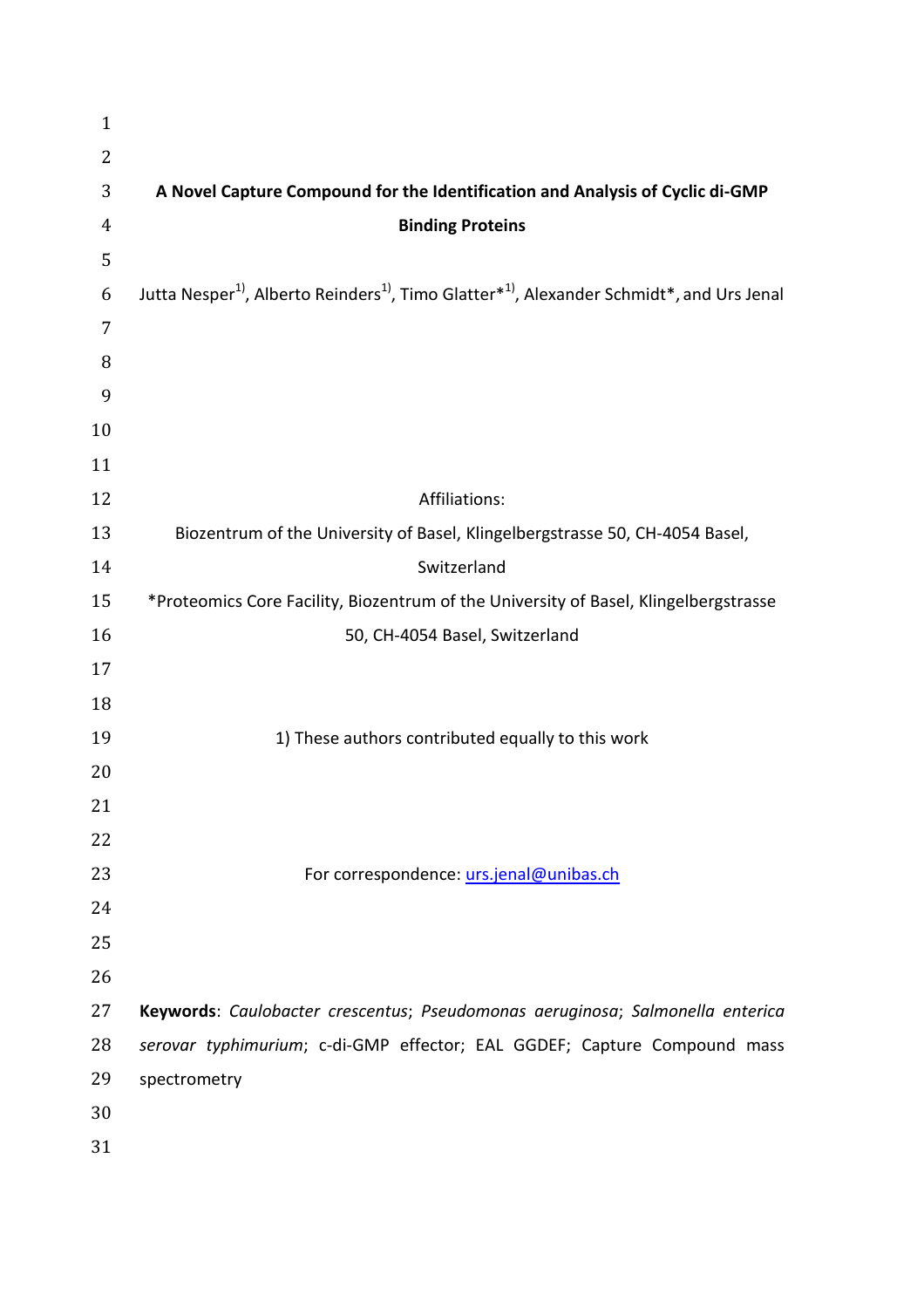### **Abstract**

 The second messenger cyclic di-GMP is a near-ubiquitous signaling molecule that globally alters bacterial cell physiology to promote biofilm formation and community behavior. Much progress was made in recent years towards the identification and characterization of diguanylate cyclases and phosphodiersterases, enzymes involved in the synthesis and degradation of this signaling compound. In contrast, our knowledge of the nature and mechanistic details of c-di-GMP effector proteins lags behind, primarily because effective tools for their specific enrichment and rapid analysis are missing. In this report we demonstrate that a novel tri-functional c-di- GMP-specific Capture Compound (cdG-CC) can be effectively used to identify and validate c-di-GMP binding proteins. The cdG-CC was able to specifically and efficiently pull-down *bona fide* c-di-GMP effector proteins. Furthermore, in combination with mass spectrometry (CCMS), this technology robustly identified a substantial fraction of the known c-di-GMP signaling components directly from cell extracts of different model organisms. Finally, we applied the CCMS technique to profile c-di-GMP binding proteins of *Salmonella enterica serovar typhimurium*. Our studies establish CCMS as a powerful and versatile tool to identify and analyze components of the cellular c-di-GMP pathway in a wide range of different organisms.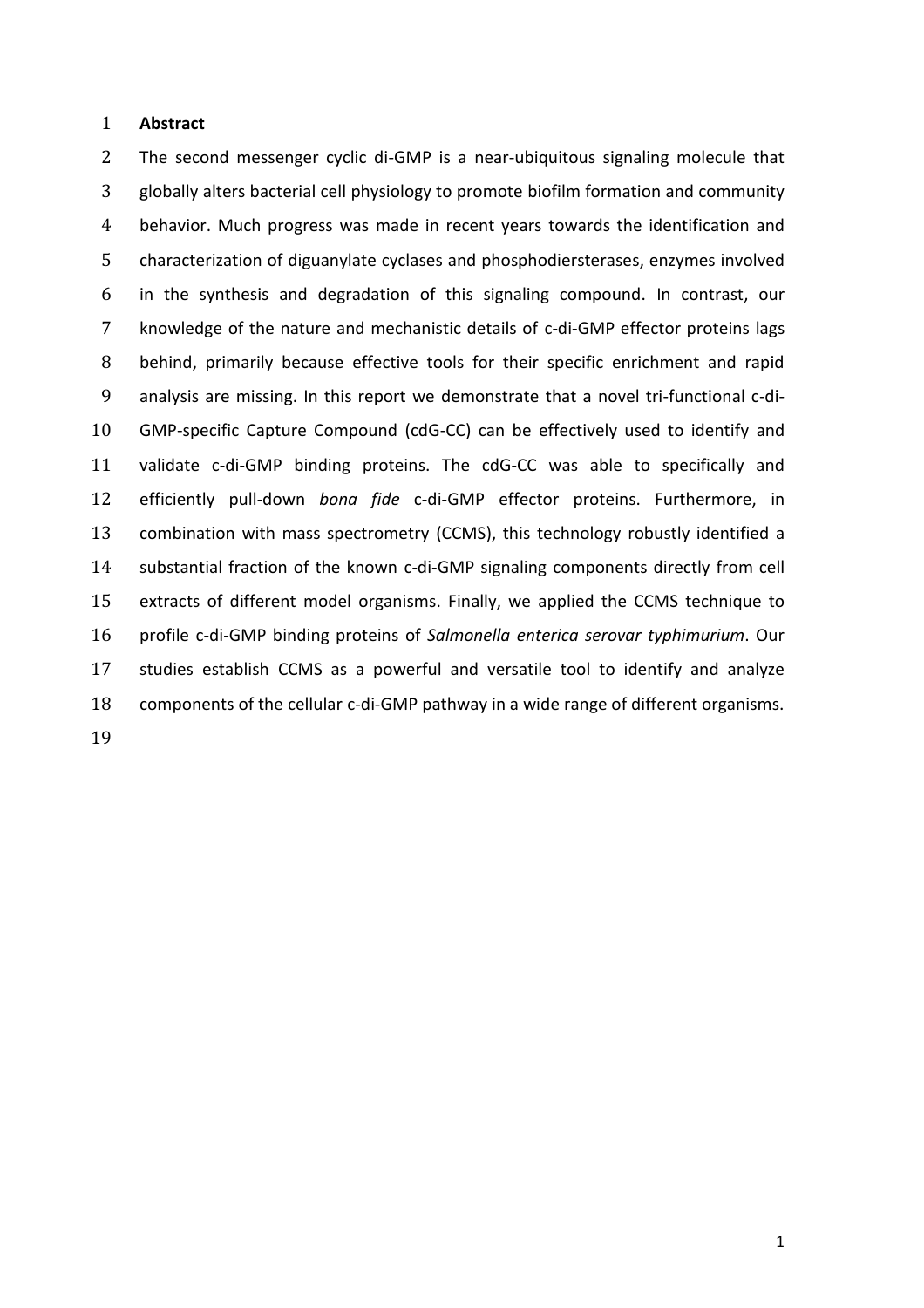Cyclic di-GMP is a ubiquitous second messenger regulating growth and behavior of a wide range of gram-positive and gram-negative bacteria. In particular, c-di-GMP mediates the switch between single cell behavior and a community life style called biofilm, which is often associated with chronic infections of bacterial pathogens [1]. Major components of the regulatory network are the GGDEF and EAL domains that are widespread in bacteria and catalyze c-di-GMP synthesis and degradation, respectively [2]. The list of cellular processes controlled by c-di-GMP is ever- increasing and includes the biosynthesis and secretion of surface adhesins and exopolysacharide (EPS) matrix components, different forms of cellular motility, long- term survival and response to environmental stress, synthesis of secondary metabolites, regulated proteolysis and cell cycle progression, delivery of anti- bacterial toxins, intracellular growth and the production of virulence factors in a range of animal and plant pathogens [2-4]. Despite of this wide variety of cellular functions that are modulated by c-di-GMP, the list of effector proteins has remained relatively sparse [2-4]. These include PilZ, small switch-like domains that undergo conformational change upon binding c-di-GMP. In addition, several members of the CRP/FNR and response regulator superfamilies of transcription regulators were shown to specifically bind c-di-GMP. Finally, a subgroup of GGDEF and EAL domains was recognized as c-di-GMP effector proteins adopting their novel functionality 20 through the combined loss of catalytic activity and exploitation of their allosteric and active site binding pockets, respectively. While most known effector proteins were discovered through an "educated guess" approach that was based on their functional linkage to c-di-GMP mediated cellular processes, unbiased screening for novel effectors was hampered primarily by the lack of reliable and effective biochemical tools for their enrichment and isolation. Only one global recent study used a chemical proteomics approach to identify c-di-GMP binding proteins in *P. aeruginosa* [5]. Here we introduce a novel tri-functional capture molecule (cdG-CC) as an effective tool to identify specific c-di-GMP binding proteins directly from a complex mixture of macromolecules. The compound is based on a chemical scaffold harboring specificity, reactivity, and sorting properties (Fig. 1A) [6, 7].

 To evaluate the potential of this compound for the specific enrichment and isolation of c-di-GMP binding proteins we first tested if the cdG-CC is able to pull down known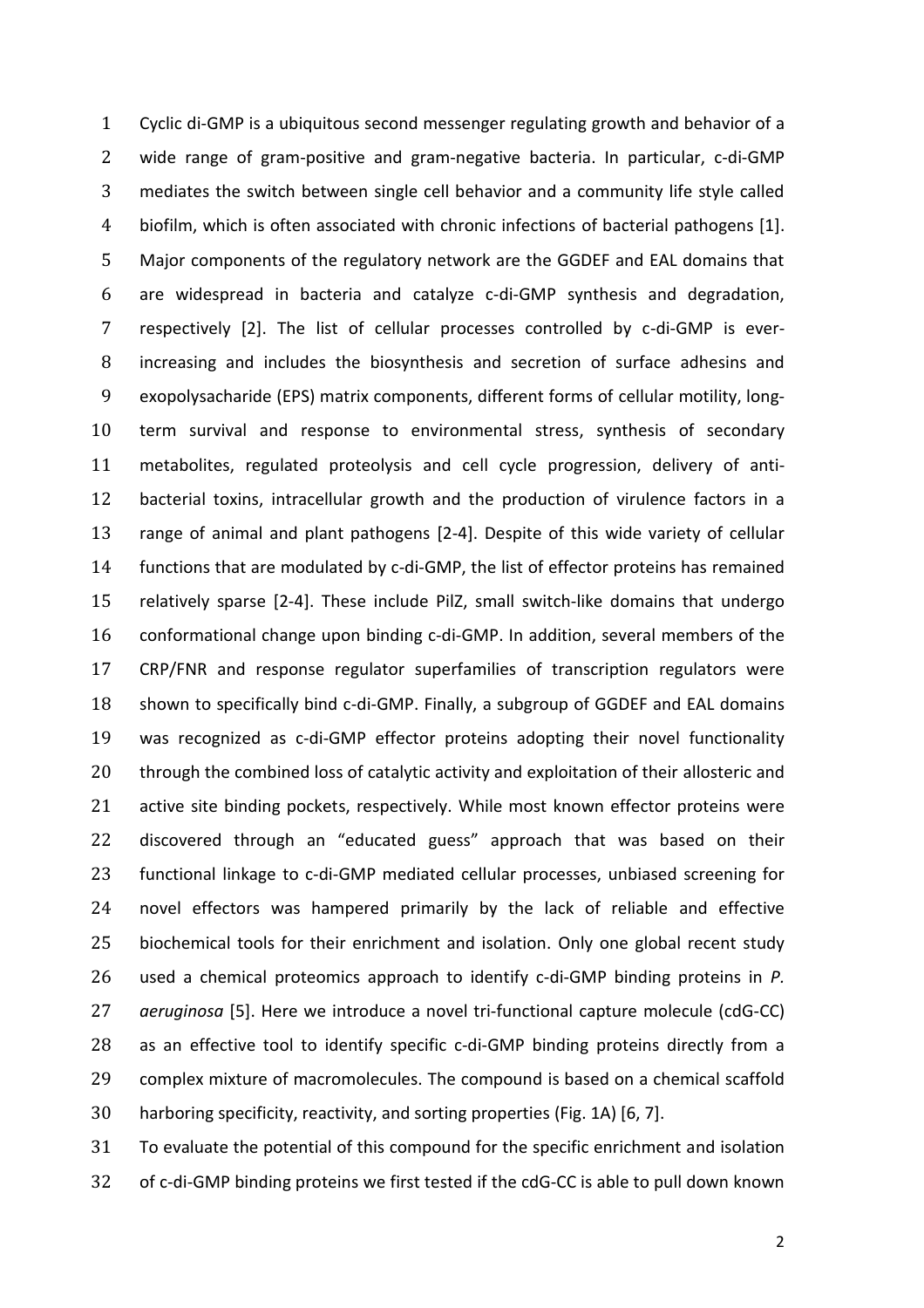c-di-GMP effector molecules directly from a solution with purified protein. We used the well-studied PilZ domain protein DgrA from *C. crescentus* [8]. The binding affinity of wild-type DgrA for c-di-GMP is in the low nanomolar range. In contrast, the 4 binding mutant DgrAW75A has a Kd of  $6.2 \mu M$  and a DgrA mutant lacking coordinating Arg residues in the N-terminus (RR11AA) fails to bind c-di-GMP completely [8]. 0.5 µM purified wild-type and mutant hexahistidine-tagged proteins (Fig. 1B) were incubated with 10 µM cdG-CC, UV cross-linked for 4 min and pulled out with streptavidin coated magnetic beads. While DgrA was readily captured in the absence of any other ligand, the addition of a 100x excess of c-di-GMP abolished cdG-CC almost entirely (Fig. 1B). In contrast, an equal molar excess of GTP did not interfere with the cdG-CC pull down (Fig. 1B) arguing that cdG-CC binding to DgrA is highly specific. In agreement with this, the cdG-CC only inefficiently pulled-down the DgrAW75A mutant form and completely failed to bind the DgrARR11AA mutant (Fig. 1B). These data are fully consistent with the binding affinities of the different DgrA forms for c-di-GMP and strongly argue that cdG-CC is able to specifically capture DgrA. Moreover, these experiments demonstrate that the cdG-CC is a valuable diagnostic tool to verify candidate c-di-GMP binding proteins.

 These results encouraged us to probe if the capture compound can be applied for the selective enrichment of c-di-GMP binding proteins from a more complex mixture 20 of proteins. To test this, we captured soluble c-di-GMP binding proteins from cell extracts and probed immunoblots with PopA specific antibodies. PopA is a GGDEF effector protein that regulates cell cycle progression in *C. crescentus* in response to a cellular upshift of c-di-GMP during the G1-S phase transition [9, 10]. To bind c-di- GMP PopA utilizes a conserved and well-defined binding pocket, which, in related catalytic GGDEF domains, is used as an allosteric I-site for product inhibition of the diguanylate cyclase (DGC) activity [11, 12]. As shown in Fig. 1C, PopA with a known Kd for c-di-GMP of 2.5 µM, was readily captured from *C. crescentus* cell lysates using 3  $\mu$ M cdG-CC and a total of 400  $\mu$ g soluble protein. Pull down of PopA was inhibited in the presence of a large excess of c-di-GMP (1mM), while GTP did not interfere with cdG-CC binding (Fig. 1C), arguing that the cdG-CC interaction with PopA is highly specific. Likewise, no PopA was bound to the cdG-CC when using a strain expressing a PopA mutant that lacks the highly conserved Arg residue of the canonical RxxD I-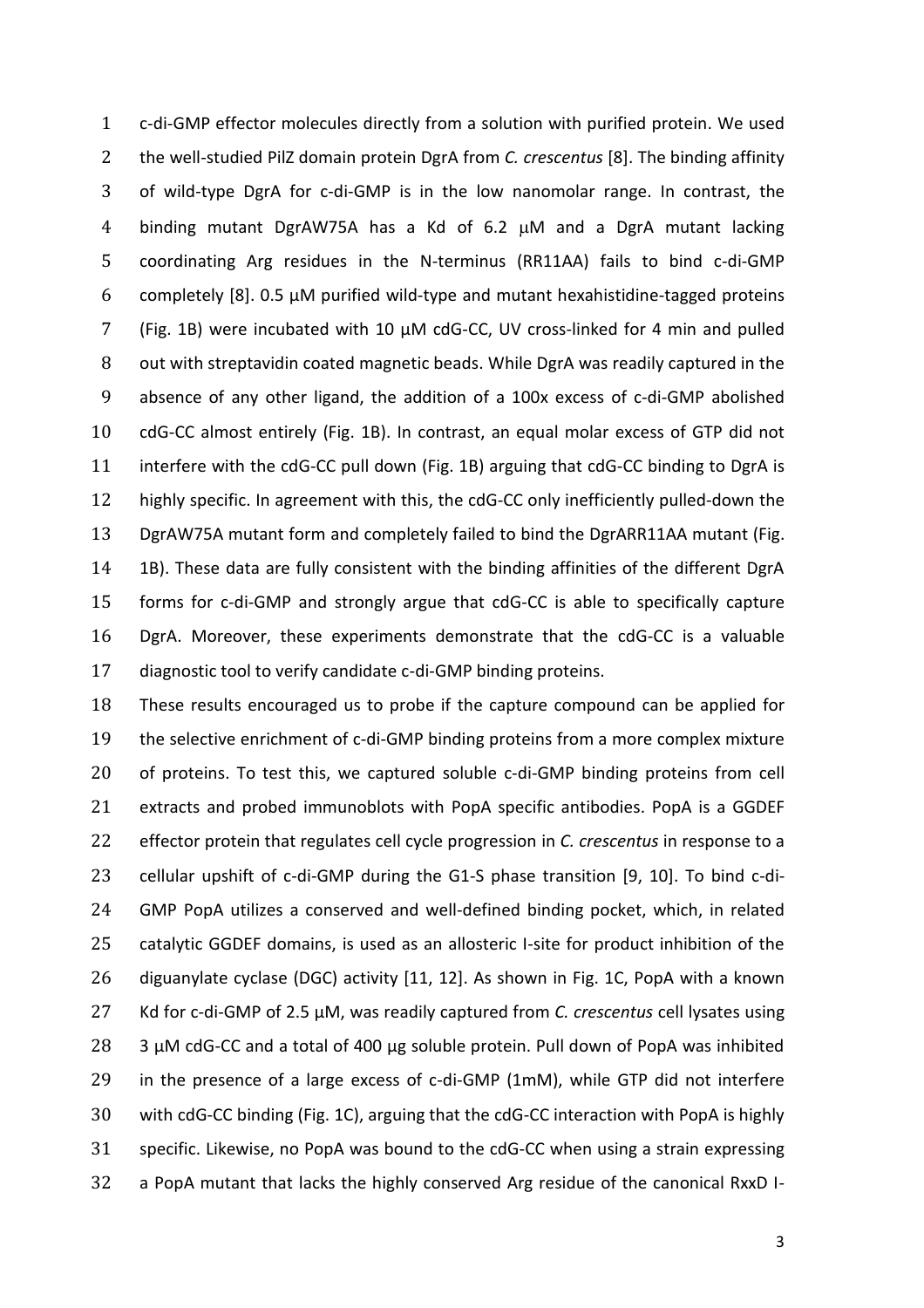site binding motif (R357G) [9] (Fig. 1C). This indicated that the cdG-CC can enrich c- di-GMP binding proteins directly from whole cell extracts in a highly specific manner and that this compound is suited for a global isolation procedure of c-di-GMP binding proteins. Therefore we combined capture experiments with the analysis of isolated 5 proteins by LC-MS/MS (CCMS,  $[6, 7]$ ). When applying 10, 5 or 2.5  $\mu$ M cdG-CC with 400 g of soluble *C. crescentus* proteins, nine of eleven proteins predicted to contain either a PilZ, GGDEF or EAL domain (Table 1A and Supplementary Table S1A) were significantly enriched as compared to the competition control based on the spectral counts of the identified peptides. In addition to the analysis of soluble proteins we also aimed at evaluating the efficiency of CCMS for the enrichment of c-di-GMP binding proteins from membrane fractions. Although the numbers of spectral counts were lower as compared to proteins from the soluble fraction, three of the five integral membrane proteins predicted to bind c-di-GMP were identified when 400  $\mu$ g DDM solubilized membrane proteins and 10  $\mu$ M cdG-CC were used for CCMS (Table 1A and Supplementary Table S1A). Only four of the known components of the *C. crescentus* c-di-GMP network were not identified by CCMS. Two of these are integral membrane proteins with several predicted membrane spanning domains in their N-terminal regions (CC0740, CC0896). It is possible that they were not 19 solubilzed by the detergent used or not detected by LC-MS/MS. Another possibility is that they are not expressed, as it might be the case for CC3094 and CC3148.

 To expand these studies to a different organism, we also tried to isolate known c-di- GMP binding proteins from *P. aeruginosa* PA01. With over 40 GGDEF and EAL domain and eight PilZ domain proteins annotated, the complexity of the c-di-GMP 24 signaling network in this organism is much higher than in *C. crescentus*. Using 10  $\mu$ M, 7.5 µM, 5 µM, 2.5 µM and 1.25 µM cdG-CC and 350 µg of soluble protein extract, several of these proteins were unambiguously identified by CCMS (Table 1B and Supplementary Table S1B). This includes four PilZ domain proteins, four GGDEF and two composite GGDEF-EAL domain proteins. The fraction of the *P. aeruginosa*  proteins predicted to bind c-di-GMP that were isolated by CCMS is substantially lower (10 of 28 predicted soluble proteins) as compared to *C. crescentus* but is comparable to a recent study using sepharose-coupled c-di-GMP [5]. The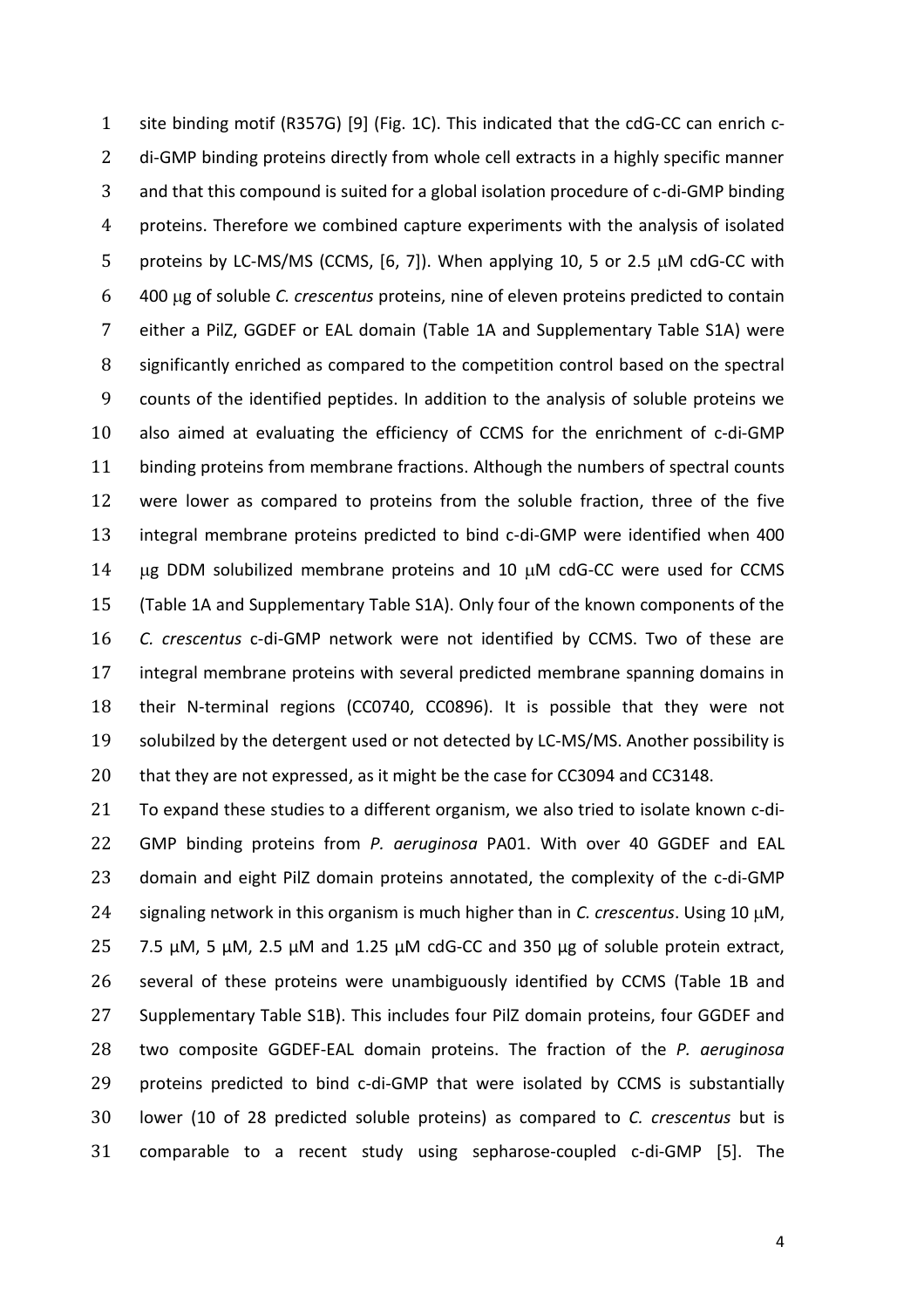discrepancy between *C. crescentus* and *P. aeruginosa* might be related to the fact that many of these proteins are engaged in the transition between a motile, planktonic and a sessile, surface attached life-style. Since *C. crescentus* has integrated this developmental transition into its reproductive cycle [13], most of the components of the c-di-GMP network orchestrating this switch, need to be expressed in cells growing in liquid cultures [10]. In contrast, *P. aeruginosa* adapts its expression program upon surface colonization in response to environmental cues [14]. It is thus possible that several components of the *P. aeruginosa* core machinery required to adapt to surface communities are simply not expressed in logarithmically growing cultures in liquid media. To test this, it would be interesting to repeat theses experiments with cell extracts harvested from surface grown *P. aeruginosa* communities.

 To evaluate whether cdG-CC based CCMS can be used to profile an entire cellular network of c-di-GMP binding proteins we used *S. typhimurium*. This organism was chosen to perform an unbiased CCMS experiment because its c-di-GMP network appears to be of lower complexity as compared to other bacterial species [15]. In contrast to the CCMS experiments with *C. crescentus* and *P. aeruginosa*, in which spectral counts were extracted for known c-di-GMP binders, we tested whether CCMS is capable to enrich for c-di-GMP binding proteins upon MS1 label-free 20 quantification. CCMS experiments were performed in triplicates with 350  $\mu$ g soluble 21 whole cell proteins using  $7.5 \mu$ M cdG-CC and competition controls with an excess of c-di-GMP (1 mM) (Supplementary Table S2A). Following mass spectrometry analysis and label-free quantification (Supplementary Table S2B) significant differences in protein enrichment between cdG-CC experiments and control samples with competing c-di-GMP were visualized in a volcanoplot. The graph shows a significant enrichment (>2 fold) of 36 proteins as compared to the control with a q-value <0.05 (Supplementary Table S2C and Fig. 2). Among the enriched proteins is the PilZ domain protein YcgR (Fig. 2) [16]. Many of the identified components that were not previously associated with the c-di-GMP network were metabolic proteins and proteins involved in fatty acid and LPS biosynthesis (Fig. 2). Such proteins are of great interest in the light of switching between a virulent planktonic and a surface attached persistent lifestyle. However, since none of these proteins show homology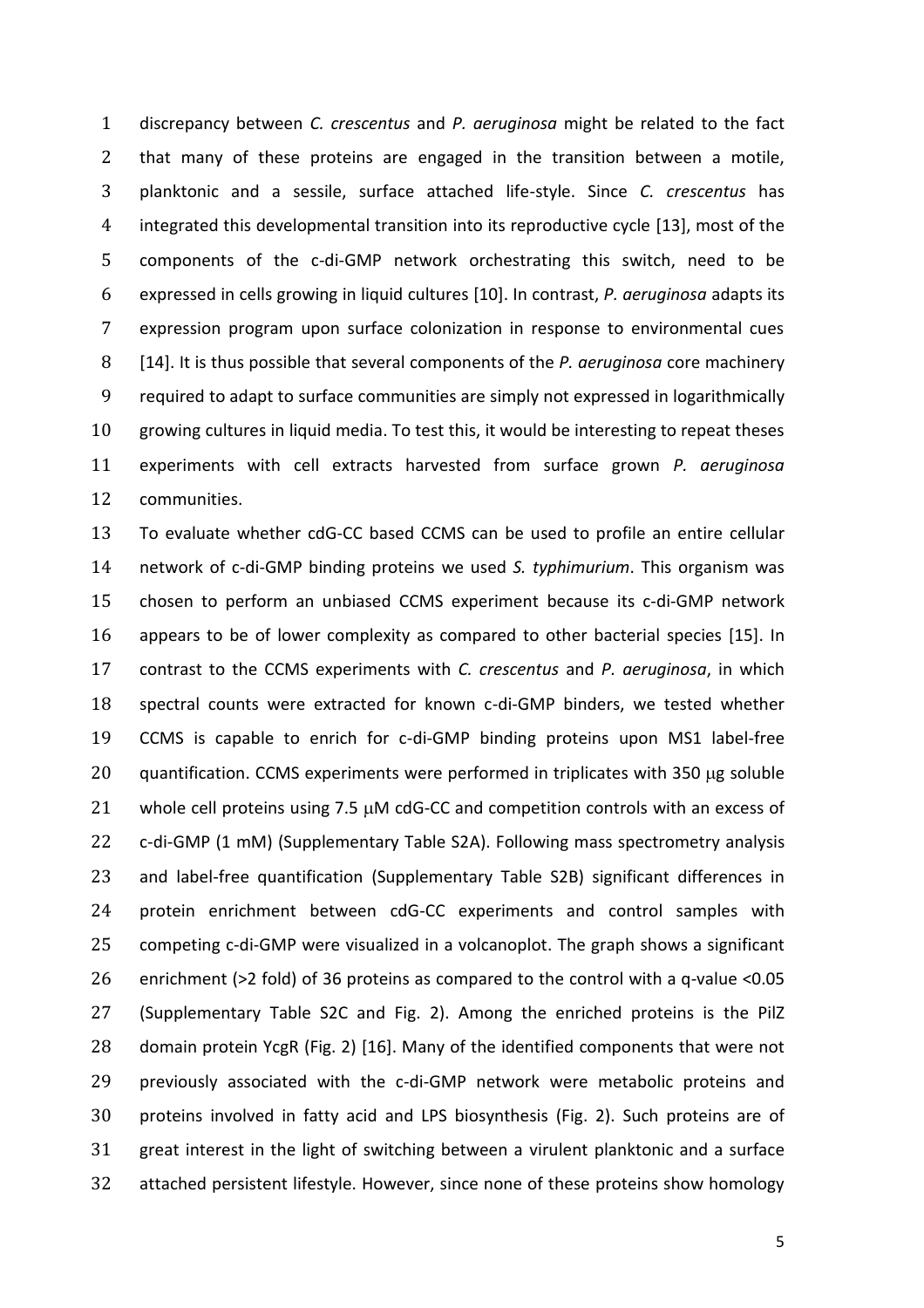to known c-di-GMP binding proteins, they first need to be validated to specifically bind c-di-GMP and be part of the c-di-GMP signaling network. In addition also some background proteins are enriched. They are mostly binders of other nucleotides or proteins that are known to be highly abundant, such as five tRNA-related proteins or the chaperone GroEL (Supplementary Table S2C).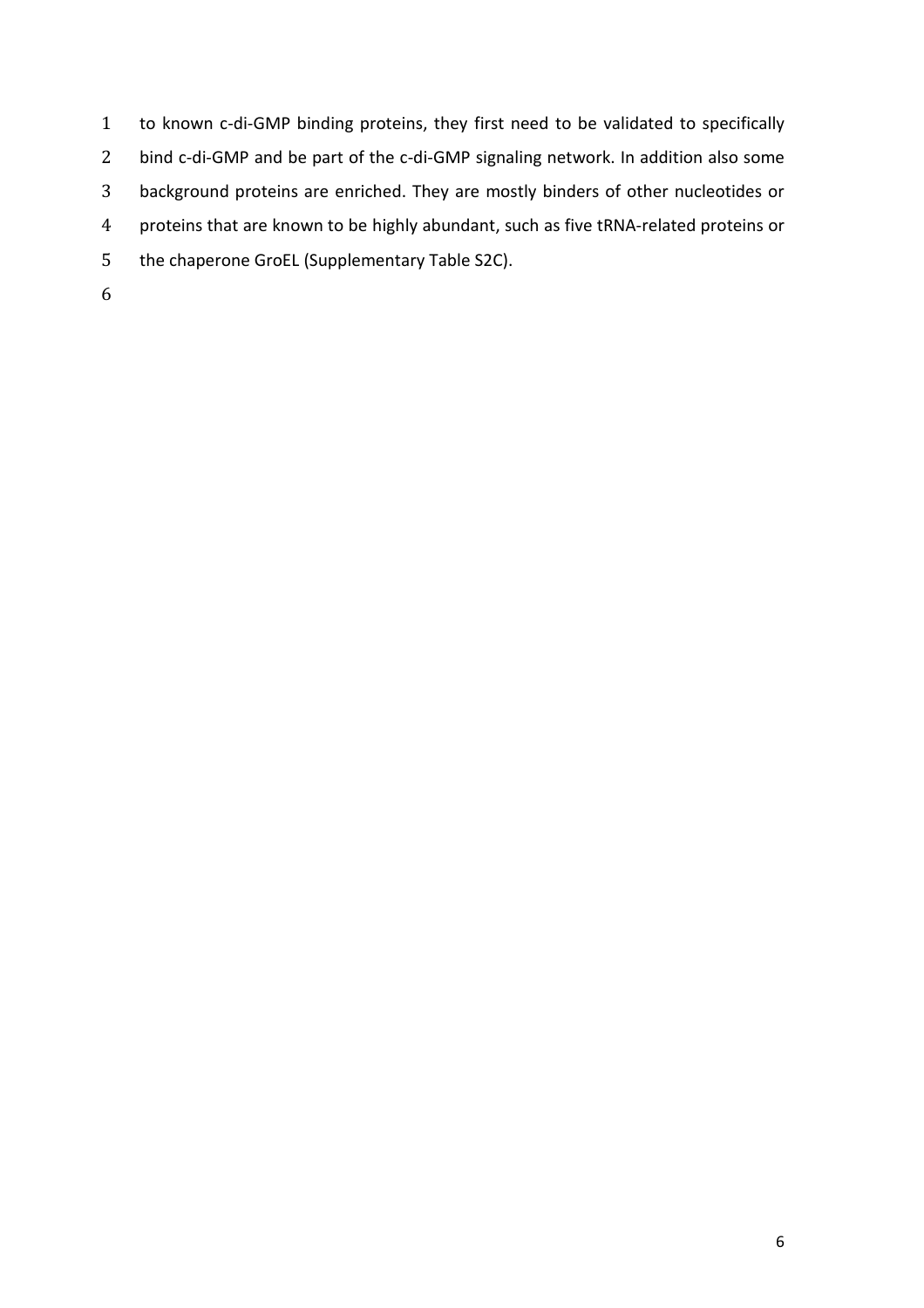## **Acknowledgements**

 We thank Samuel Steiner for help in optimization of Capture Compound binding assays. This work was supported by the Swiss National Science Foundation (SNF) Sinergia grant CRSII3\_127433.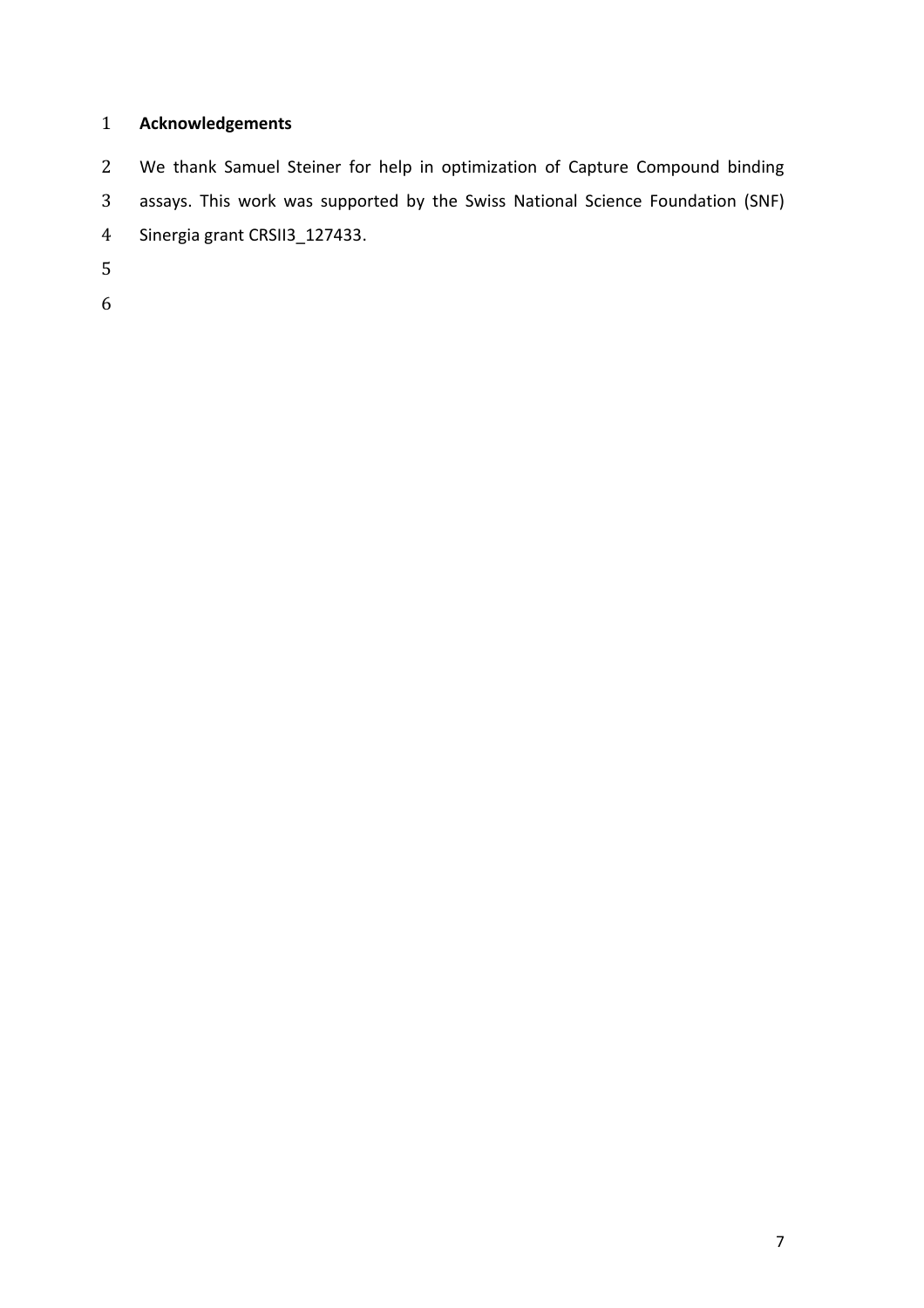### **References:**

- [1] Furukawa S, Kuchma SL, O'Toole GA. Keeping their options open: Acute versus
- persistent infections. J Bacteriol. 2006;188:1211-7.
- [2] Schirmer T, Jenal U. Structural and mechanistic determinants of c-di-GMP signalling. Nat Rev Microbiol. 2009;7:724-35.
- [3] Hengge R. Cyclic-di-GMP reaches out into the bacterial RNA world. Sci Signal. 2010;3:pe44.
- [4] Sondermann H, Shikuma NJ, Yildiz FH. You've come a long way: C-di-GMP signaling. Curr Opin Microbiol. 2012.
- [5] Duvel J, Bertinetti D, Moller S, Schwede F, Morr M, Wissing J, et al. A chemical

 proteomics approach to identify c-di-GMP binding proteins in *Pseudomonas aeruginosa*. J Microbiol Methods. 2012;88:229-36.

- [6] Koster H, Little DP, Luan P, Muller R, Siddiqi SM, Marappan S, et al. Capture compound mass spectrometry: A technology for the investigation of small molecule
- protein interactions. Assay Drug Dev Technol. 2007;5:381-90.
- [7] Lenz T, Fischer JJ, Dreger M. Probing small molecule-protein interactions: A new perspective for functional proteomics. J Proteomics. 2011.
- [8] Christen M, Christen B, Allan MG, Folcher M, Jeno P, Grzesiek S, et al. DgrA is a member of a new family of cyclic diguanosine monophosphate receptors and controls flagellar motor function in *Caulobacter crescentus*. Proc Natl Acad Sci U S A. 2007;104:4112-7.
- [9] Duerig A, Abel S, Folcher M, Nicollier M, Schwede T, Amiot N, et al. Second messenger-mediated spatiotemporal control of protein degradation regulates bacterial cell cycle progression. Genes Dev. 2009;23:93-104.
- [10] Abel S, Chien P, Wassmann P, Schirmer T, Kaever V, Laub MT, et al. Regulatory cohesion of cell cycle and cell differentiation through interlinked phosphorylation and second messenger networks. Mol Cell. 2011;43:550-60.
- [11] Christen B, Christen M, Paul R, Schmid F, Folcher M, Jenoe P, et al. Allosteric control of cyclic di-GMP signaling. J Biol Chem. 2006;281:32015-24.
- [12] Wassmann P, Chan C, Paul R, Beck A, Heerklotz H, Jenal U, et al. Structure of BeF3- -modified response regulator PleD: Implications for diguanylate cyclase
- activation, catalysis, and feedback inhibition. Structure. 2007;15:915-27.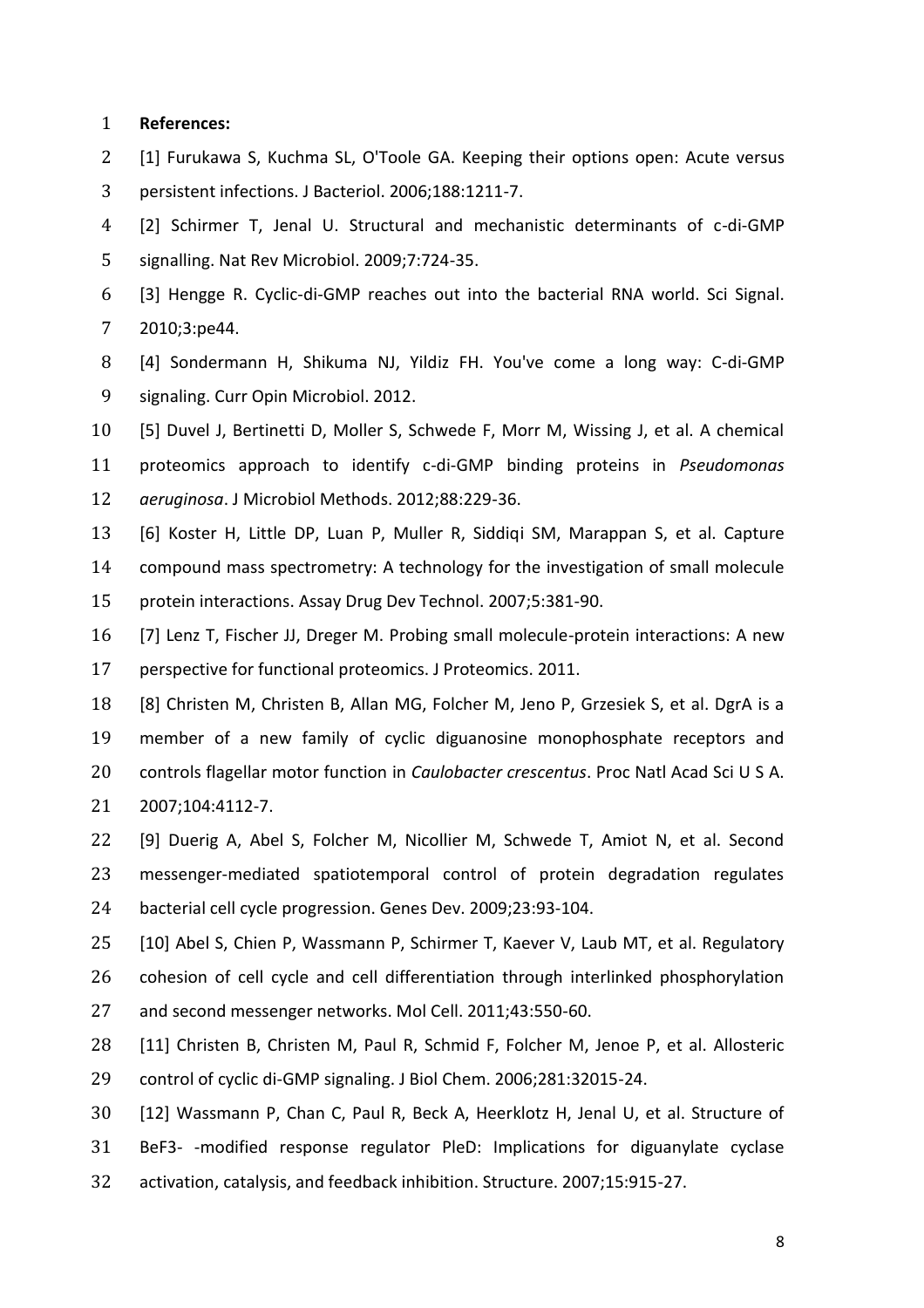[13] Curtis PD, Brun YV. Getting in the Loop: Regulation of development in *Caulobacter crescentus*. Microbiology and Molecular Biology Reviews. 2010;74:13-41. [14] Kuchma SL, O'Toole GA. Surface-induced and biofilm-induced changes in gene expression. Curr Opin Biotechnol. 2000;11:429-33. [15] Solano C, Garcia B, Latasa C, Toledo-Arana A, Zorraquino V, Valle J, et al. Genetic reductionist approach for dissecting individual roles of GGDEF proteins within the c- di-GMP signaling network in *Salmonella*. Proc Natl Acad Sci U S A. 2009;106:7997- 8002. [16] Ryjenkov DA, Simm R, Romling U, Gomelsky M. The PilZ domain is a receptor for the second messenger c-di-GMP: The PilZ domain protein YcgR controls motility in

enterobacteria. J Biol Chem. 2006;281:30310-4.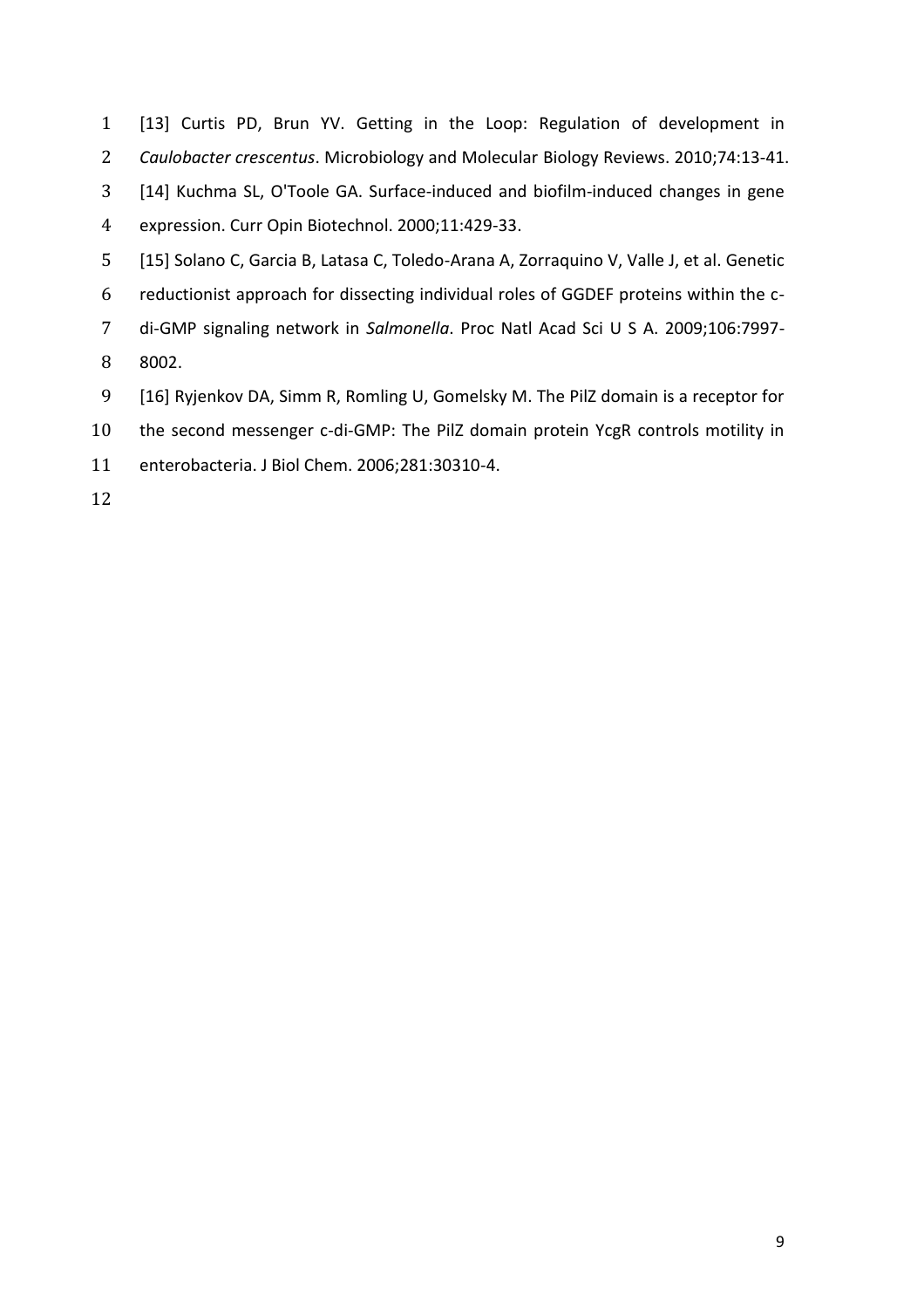### **Figure legends:**

 **Fig. 1 -** The cdG-CC can specifically pull down bona fide c-di-GMP binding proteins from purified and from crude cell extracts. A) Chemical structure of cdG-CC. C-di- GMP provides the selectivity for capturing proteins. The photo-reactivity group allows irreversible nitren formation between the compound and the captured protein. Biotin as sorting function allows the isolation of the compound by binding to streptavidin coated magnetic beads. B) Immunoblot of purified and captured DgrA 8 (wt), DgrA W75A and DgrA RR11AA. In all capture experiments 10  $\mu$ M cdG-CC was present, in competition experiments the proteins were preincubated with a 100 x excess of c-di-GMP (cdG) or GTP. All proteins were His-tagged and detected using anti-His antibodies. C) Immunoblot of PopA. PopA (wt) or the PopA I-site mutant 12 R357G was expressed in NA1000 $\Delta$ popA (lanes marked with 'proteins'; note that this I-site mutant is less abundant in the cell). PopA was captured in the presence of 3 14 M cdG-CC. Addition of 1 mM c-di-GMP but not 1 mM GTP prevented the binding to the cdG-CC. In contrast the PopA I-site mutant could not be captured at all. PopA was detected using anti-PopA antibodies.

 **Fig. 2** - Volcanoplot based visualization of proteins significantly enriched by CCMS of *S. typhimurium*. Following capturing, LC-MS/MS analysis and label-free quantification, log2-intensity ratio of all detected peptide features between capturing and competition experiment were calculated and plotted versus values derived from significance analysis. Proteins within the significance thresholds for q-values <0.05 and intensity ratios >2-fold are indicated in a box. Experiments in triplicate were 24 performed in the presence of 7.5  $\mu$ M cdG-CC and with 1 mM c-di-GMP added to the competition reactions.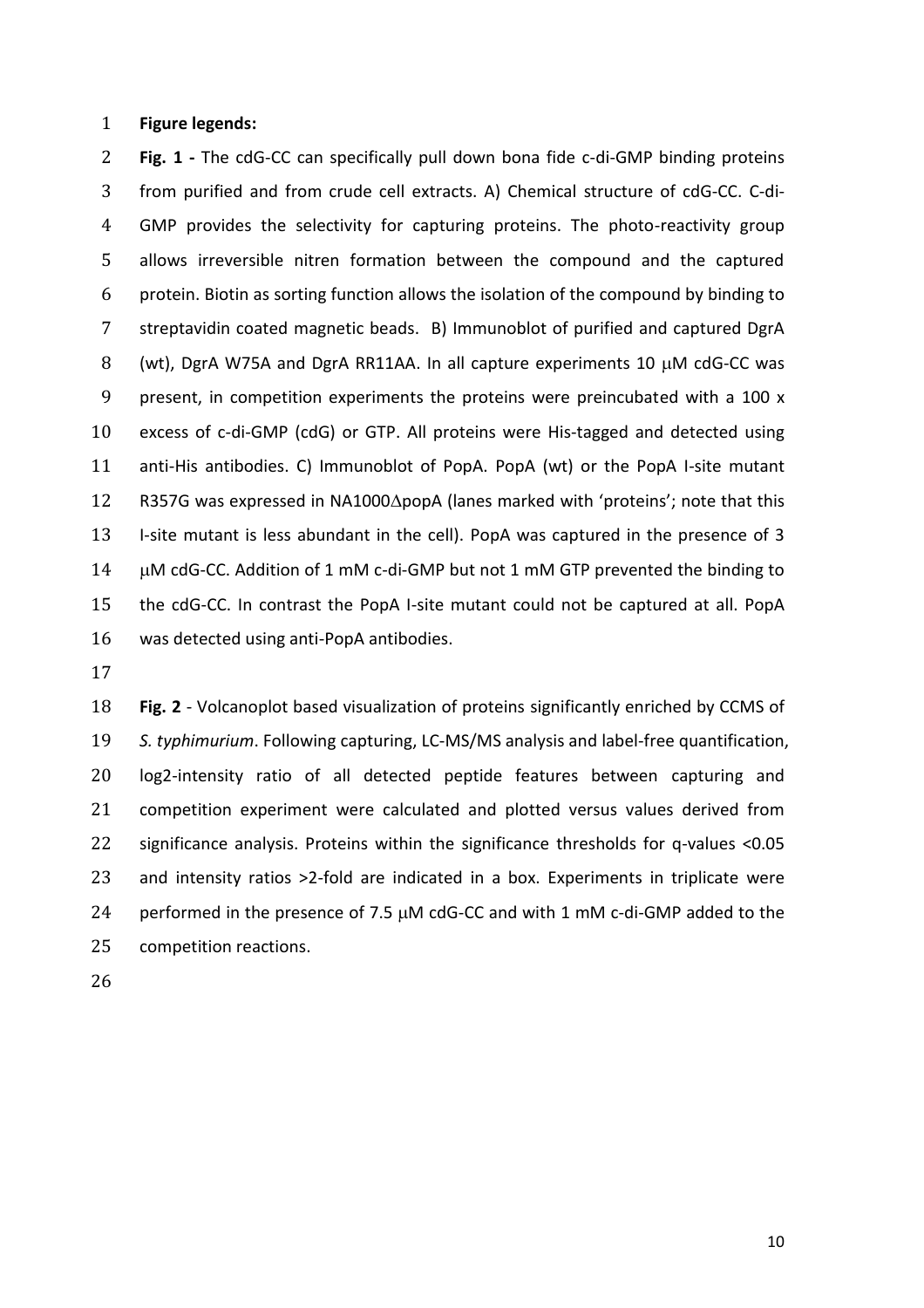- 1 Table 1 Identified known c-di-GMP binding proteins.
- 2 A) *C. cresentus*

| <b>Protein Name</b>      | ID                | <b>Domain architecture</b> | <b>CCMS</b> experiment/CCMS competition <sup>1)</sup> |      |      |  |
|--------------------------|-------------------|----------------------------|-------------------------------------------------------|------|------|--|
|                          |                   |                            | No spectral counts of identified peptides             |      |      |  |
| Soluble fraction:        |                   |                            |                                                       |      |      |  |
| Experiment <sup>2)</sup> |                   |                            | $\mathbf{1}$                                          | 2    | 3    |  |
| PopA                     | <b>CCNA 01918</b> | <b>GGDEF</b>               | 20/1                                                  | 25/3 | 15/5 |  |
| PleD                     | CCNA_02546        | Rec-Rec-GGDEF              | 18/0                                                  | 21/2 | 13/5 |  |
| <b>DgcA</b>              | CCNA 03394        | <b>GGDEF</b>               | 5/0                                                   | 3/0  | 1/0  |  |
| <b>DgcB</b>              | CCNA 01926        | <b>GGDEF</b>               | 12/1                                                  | 16/3 | 10/2 |  |
| CC0655                   | <b>CCNA 00692</b> | PAC-GGDEF-EAL              | 8/0                                                   | 18/0 | 19/0 |  |
| CC1086                   | CCNA 01140        | <b>PAS-EAL</b>             | 8/0                                                   | 5/0  | 4/0  |  |
| PdeA                     | <b>CCNA 03507</b> | GGDEF-EAL                  | 3/0                                                   | 5/0  | 6/0  |  |
| DgrA                     | CCNA_01671        | PilZ                       | 5/0                                                   | 6/3  | 6/1  |  |
| <b>DgrB</b>              | <b>CCNA 03268</b> | PilZ                       |                                                       | 2/0  |      |  |
|                          |                   |                            |                                                       |      |      |  |

Membrane fraction:

Experiment $3$ )

| TipF   | CCNA 00747<br>EAL |                                   | 3/0 | 23/13 |  |
|--------|-------------------|-----------------------------------|-----|-------|--|
| PdeB   |                   | CCNA 00089 3x(MHYT)-PAS-GGDEF-EAL | 3/0 | 6/0   |  |
| CC0857 | CCNA 00900        | CHASE4-GGDEF-EAL                  |     | 2/0   |  |
|        |                   |                                   |     |       |  |

3

4 1) All competition experiments were performed in the presence of 1 mM c-di-GMP.

5 2) 3 independent experiments are indicated using 10, 5 or 2.5  $\mu$ M cdG-CC

6 respectively.

7 3) 2 independent experiments are indicated using 10  $\mu$ M cdG-CC.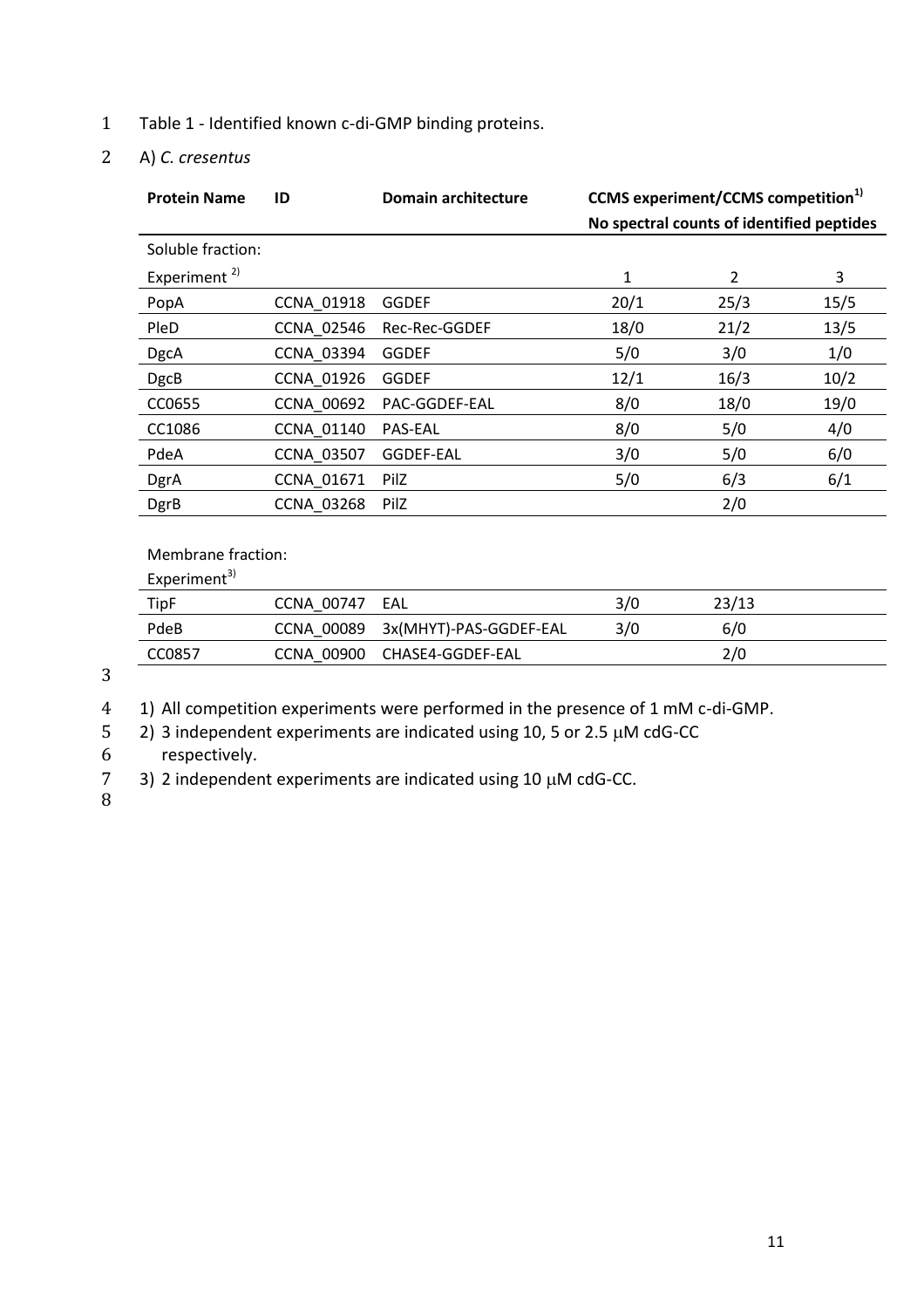## 1 B) Soluble proteins of *P. aeruginosa*

| <b>Protein Name</b>         | ID     | <b>Domain architecture</b> | <b>CCMS</b> experiment/CCMS competition <sup>1)</sup><br>No of spectral counts of identified peptides |      |     |      |     |
|-----------------------------|--------|----------------------------|-------------------------------------------------------------------------------------------------------|------|-----|------|-----|
| Experiment No <sup>4)</sup> |        |                            | 1                                                                                                     | 2    | 3   | 4    | 5   |
| FimX                        | PA4959 | <b>PAS-GDSIF-EVL</b>       | 9/0                                                                                                   | 10/0 | 9/0 | 8/0  | 7/0 |
|                             | PA3353 | PilZ                       | 5/0                                                                                                   | 6/0  | 6/0 | 10/0 | 7/0 |
| WspR                        | PA3702 | Rec-GGEEF                  | 2/0                                                                                                   | 2/0  | 2/0 |      |     |
|                             | PA0012 | PilZ                       |                                                                                                       |      | 2/0 | 1/0  |     |
|                             | PA0169 | <b>GGEEF</b>               | 2/0                                                                                                   | 2/0  | 2/0 |      |     |
|                             | PA4843 | Rec-Rec-GGEEF              |                                                                                                       | 2/0  | 2/0 | 5/0  | 3/0 |
|                             | PA2989 | PilZ                       | 1/0                                                                                                   | 1/0  | 1/0 | 1/0  | 1/0 |
|                             | PA0290 | <b>PAS-Rec-GGEEF</b>       | 1/0                                                                                                   |      |     | 2/0  | 2/0 |
|                             | PA2567 | GAF-SPTRF-EAL              |                                                                                                       | 1/0  | 1/0 |      | 1/0 |
|                             | PA4608 | PilZ                       | 1/0                                                                                                   | 2/0  | 2/0 | 2/0  | 1/0 |

2

3 4) Eperiment 1 was performed with 10  $\mu$ M cdG-CC, experiment 2 with 7.5  $\mu$ M cdG-CC,  $\mu$  experiment 3 with 2.5  $\mu$ M cdG-CC, experiment 4 with 2.5  $\mu$ M cdG-CC and experiment 5 4 experiment 3 with 2.5  $\mu$ M cdG-CC, experiment 4 with 2.5  $\mu$ M cdG-CC and experiment 5<br>5 with 1.25  $\mu$ M cdG-CC.

with 1.25  $\mu$ M cdG-CC.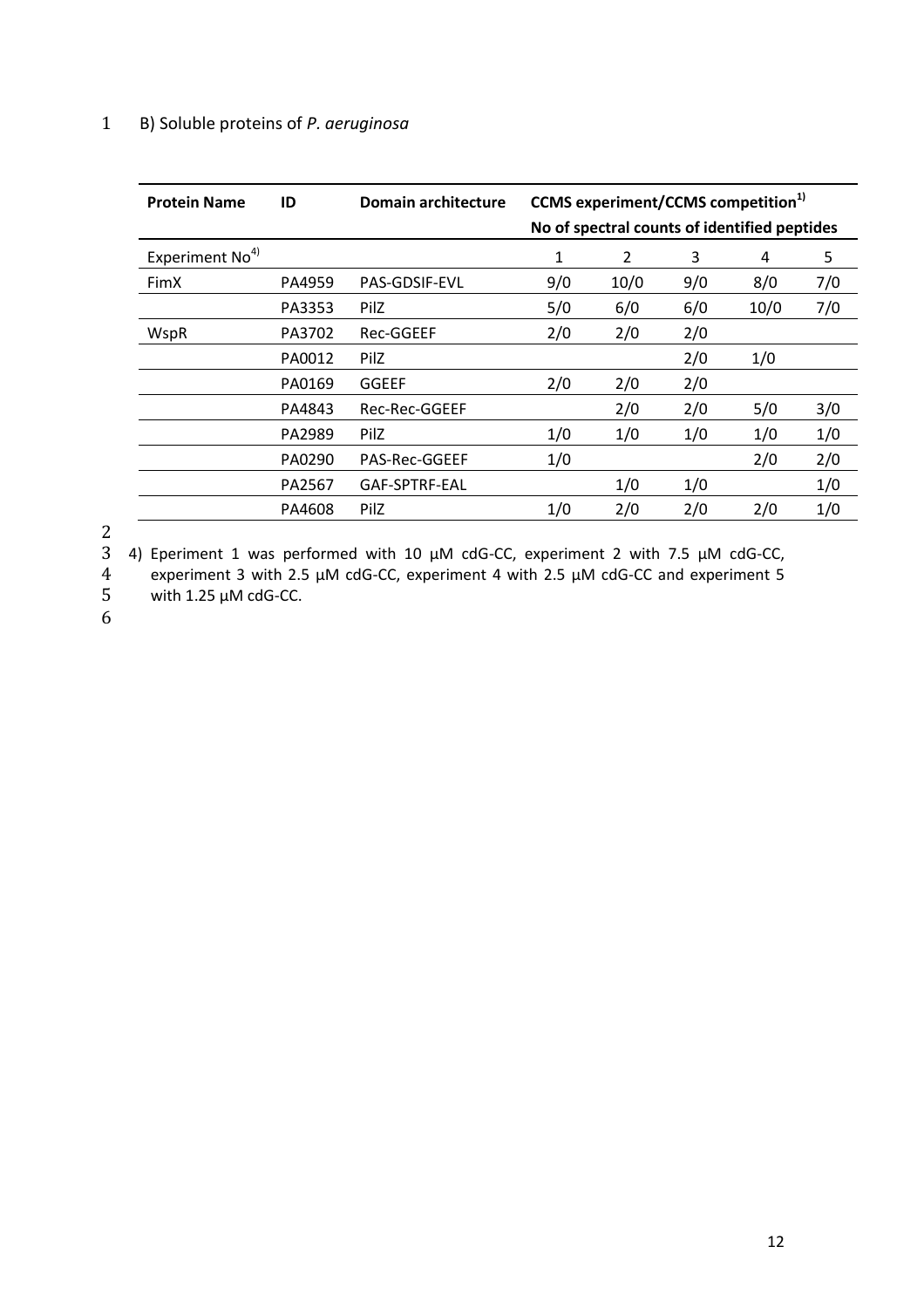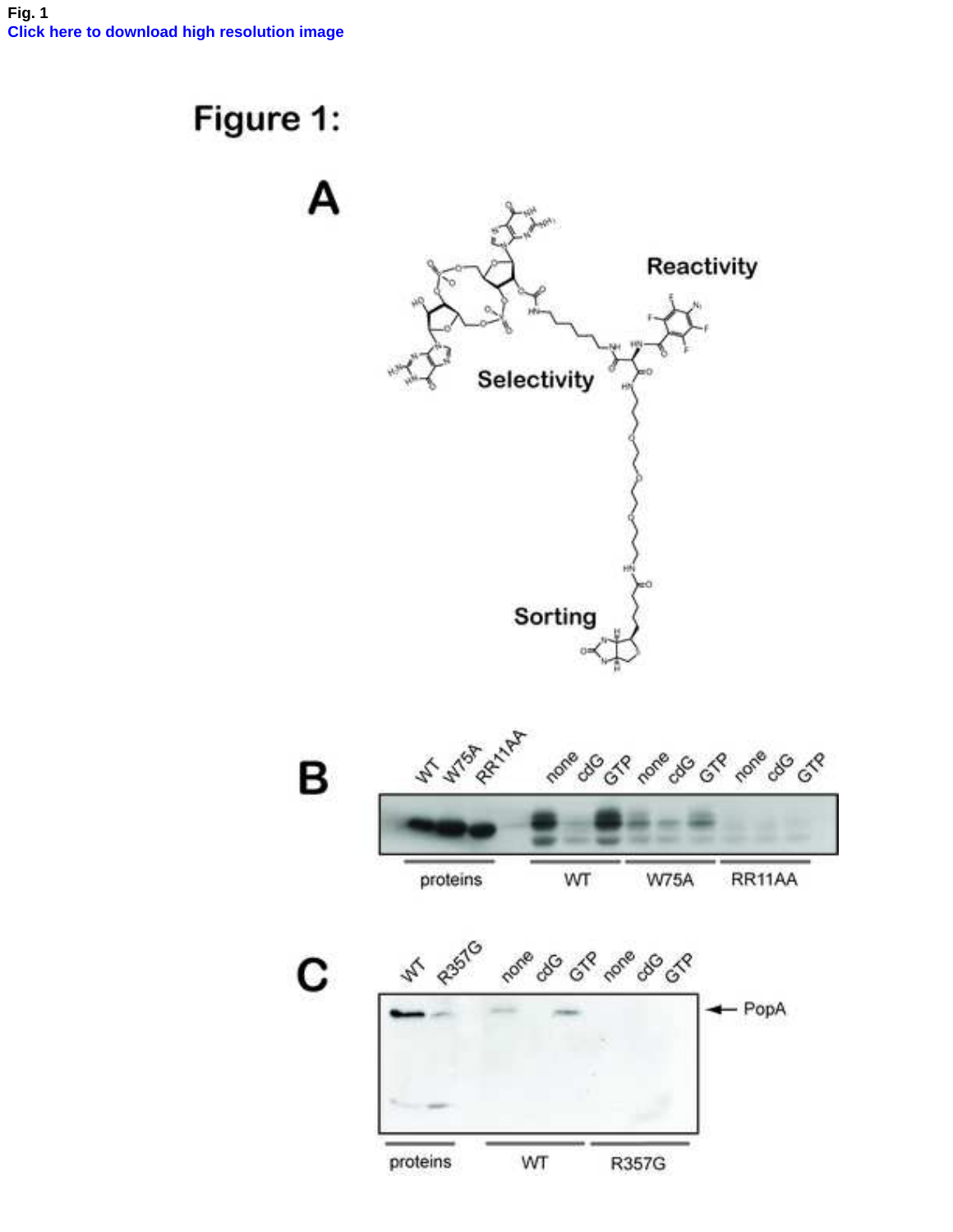**Fig. 2 [Click here to download high resolution image](http://ees.elsevier.com/jprot/download.aspx?id=89081&guid=e46b6d37-a106-4ecc-9b37-6260b1b40679&scheme=1)**

# Figure 2:

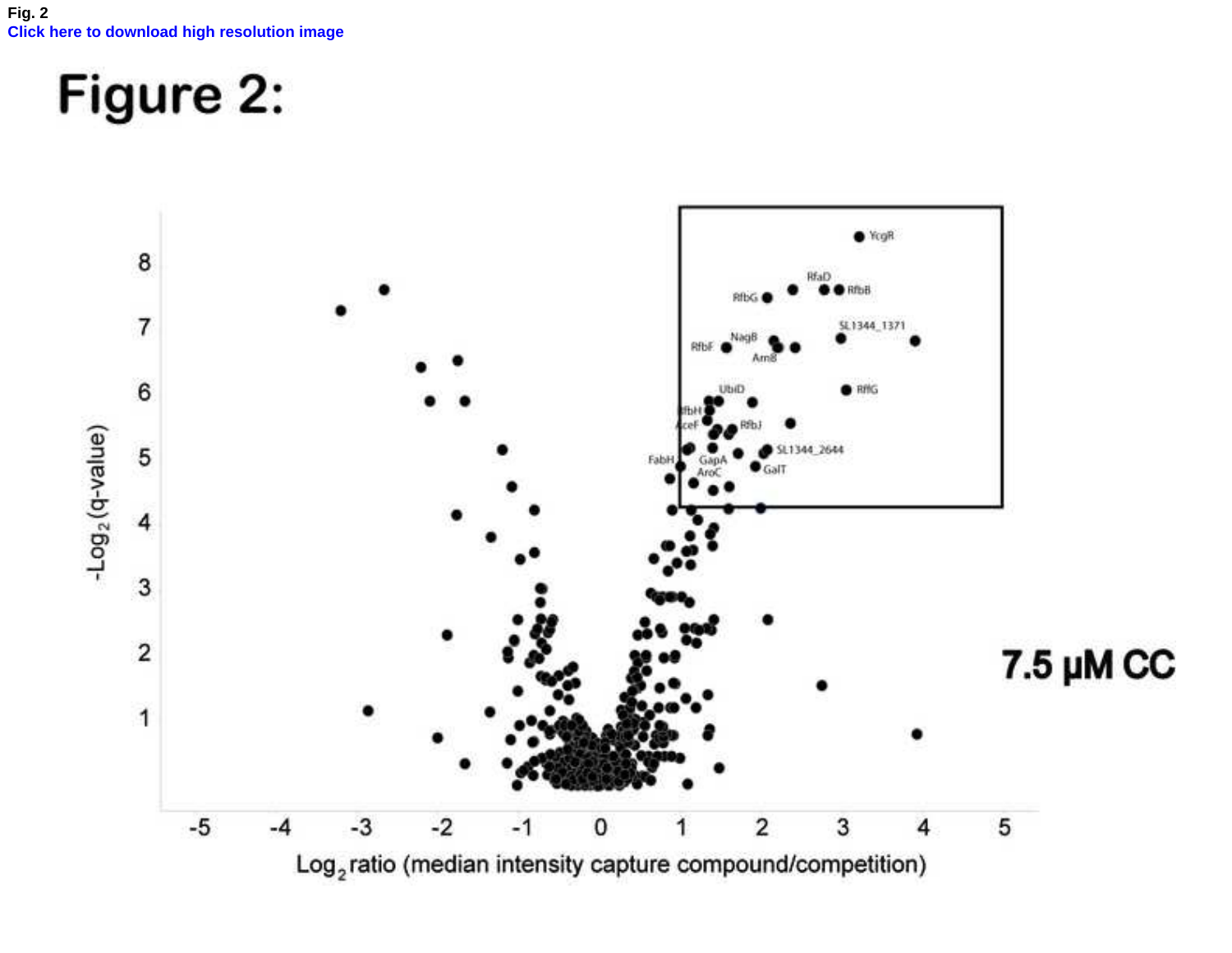**Materials & Methods [Click here to download Supplementary material: SupplementaryMaMe.docx](http://ees.elsevier.com/jprot/download.aspx?id=89082&guid=8fd01d7c-a317-43d4-8cd9-04b4d35d4732&scheme=1)**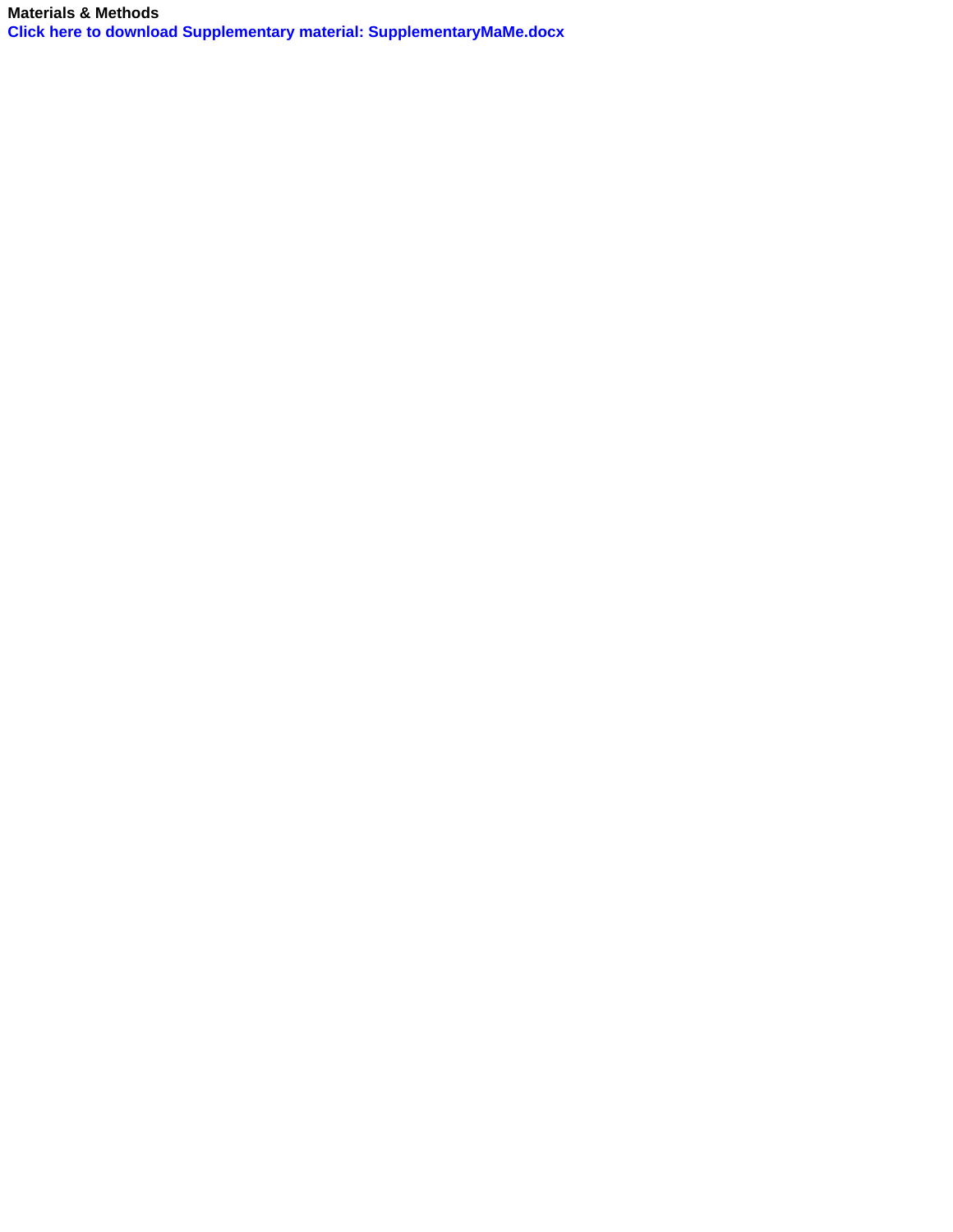**Table S1 [Click here to download Supplementary material: SupplementaryTable S1.xlsx](http://ees.elsevier.com/jprot/download.aspx?id=89083&guid=9907fdfe-0b34-4396-8af5-5729d9af6877&scheme=1)**